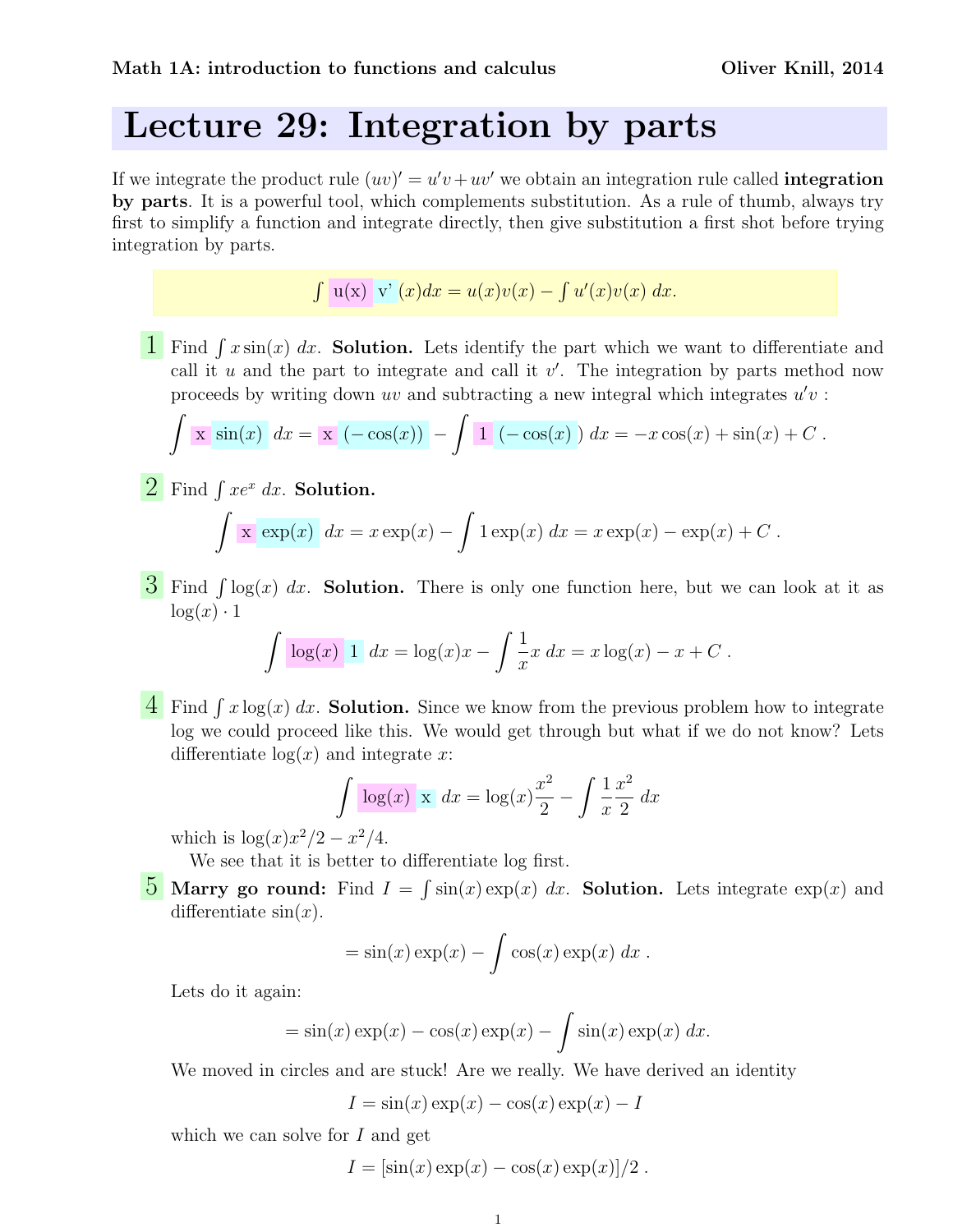## Tic-Tac-Toe



Integration by parts can bog you down if you do it several times. Keeping the order of the signs can be daunting. This is why a tabular integration by parts method is so powerful. It has been called "Tic-Tac-Toe" in the movie Stand and deliver. Lets call it Tic-Tac-Toe therefore.

 $\overline{6}$  Find the anti-derivative of  $x^2 \sin(x)$ . **Solution:** 

| $x^2$         | $\sin(x)$  |  |
|---------------|------------|--|
| 2x            | $-\cos(x)$ |  |
| $\mathcal{D}$ | $-\sin(x)$ |  |
|               | $\cos(x)$  |  |

The antiderivative is

$$
-x^2\cos(x) + 2x\sin(x) + 2\cos(x) + C.
$$

| Find the anti-derivative of $(x-1)^3 e^{2x}$ . Solution: |                           |               |             |  |  |
|----------------------------------------------------------|---------------------------|---------------|-------------|--|--|
|                                                          | $(x-1)^3$                 | $\exp(2x)$    |             |  |  |
|                                                          | $\frac{3(x-1)^2}{6(x-1)}$ | $\exp(2x)/2$  | $\bigoplus$ |  |  |
|                                                          |                           | $\exp(2x)/4$  |             |  |  |
|                                                          |                           | $\exp(2x)/8$  | $\bigoplus$ |  |  |
|                                                          |                           | $\exp(2x)/16$ |             |  |  |

The anti-derivative is

$$
(x-1)^3 e^{2x}/2 - 3(x-1)^2 e^{2x}/4 + 6(x-1)e^{2x}/8 - 6e^{2x}/16 + C.
$$

**8** Find the anti-derivative of  $x^2 \cos(x)$ . **Solution:** 

| $x^2$          | $\cos(x)$  |  |
|----------------|------------|--|
| 2x             | $\sin(x)$  |  |
| $\overline{2}$ | $-\cos(x)$ |  |
| 0              | $-\sin(x)$ |  |

The anti-derivative is

$$
x^2 \sin(x) + 2x \cos(x) - 2\sin(x) + C
$$
.

Ok, we are now ready for more extreme stuff.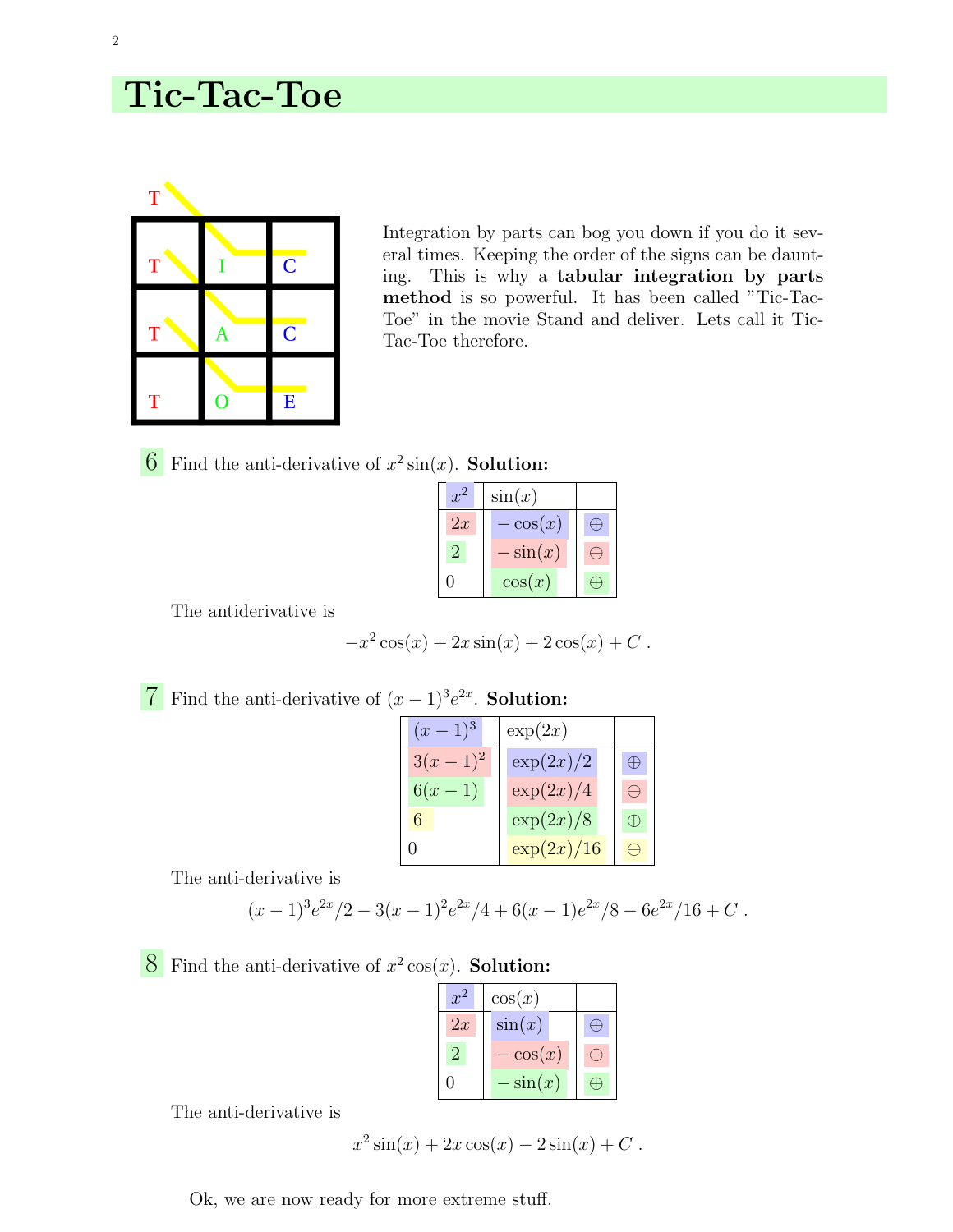**9** Find the anti-derivative of  $x^7 \cos(x)$ . **Solution:** 

| $x^7$            | $\cos(x)$  |   |
|------------------|------------|---|
| $7x^6$           | sin(x)     |   |
| $42x^5$          | $-\cos(x)$ |   |
| $120x^4$         | $-\sin(x)$ |   |
| $840x^3$         | $\cos(x)$  |   |
| $2520x^2$        | $\sin(x)$  | Ŧ |
| 5040x            | $-\cos(x)$ |   |
| 5040             | $-\sin(x)$ |   |
| $\left( \right)$ | $\cos(x)$  |   |

The anti-derivative is

$$
F(x) = x^{7} \sin(x)
$$
  
+  $7x^{6} \cos(x)$   
-  $42x^{5} \sin(x)$   
-  $210x^{4} \cos(x)$   
+  $840x^{3} \sin(x)$   
+  $2520x^{2} \cos(x)$   
-  $5040x \sin(x)$   
-  $5040 \cos(x) + C$ .

Do this without this method and you see the value of the method.

1 2 3:



I myself learned the method from the movie "Stand and Deliver", where Jaime Escalante of the Garfield High School in LA uses the method. It can be traced down to an article of V.N. Murty. The method realizes in a clever way an iterated integration by parts method:

$$
\int f g dx = f g^{(-1)} - f^{(1)} g^{-2} + f^{(2)} g^{(-3)} - \dots
$$

$$
- (-1)^n \int f^{(n+1)} g^{(-n-1)} dx
$$

which can easily shown to be true by induction and justifies the method: the  $f$  function is differentiated again and again and the  $q$  function is integrated again and again. You see, where the alternating minus signs come from. You see that we always pair a  $k$ 'th derivative with a  $k + 1$ 'th integral and take the sign  $(-1)^k$ .

## Coffee or Tea?

<sup>1</sup>V.N. Murty, Integration by parts, Two-Year College Mathematics Journal 11, 1980, pages 90-94. <sup>2</sup>David Horowitz, Tabular Integration by Parts, College Mathematics Journal, 21, 1990, pages 307-311. <sup>3</sup>K.W. Folley, integration by parts, American Mathematical Monthly 54, 1947, pages 542-543